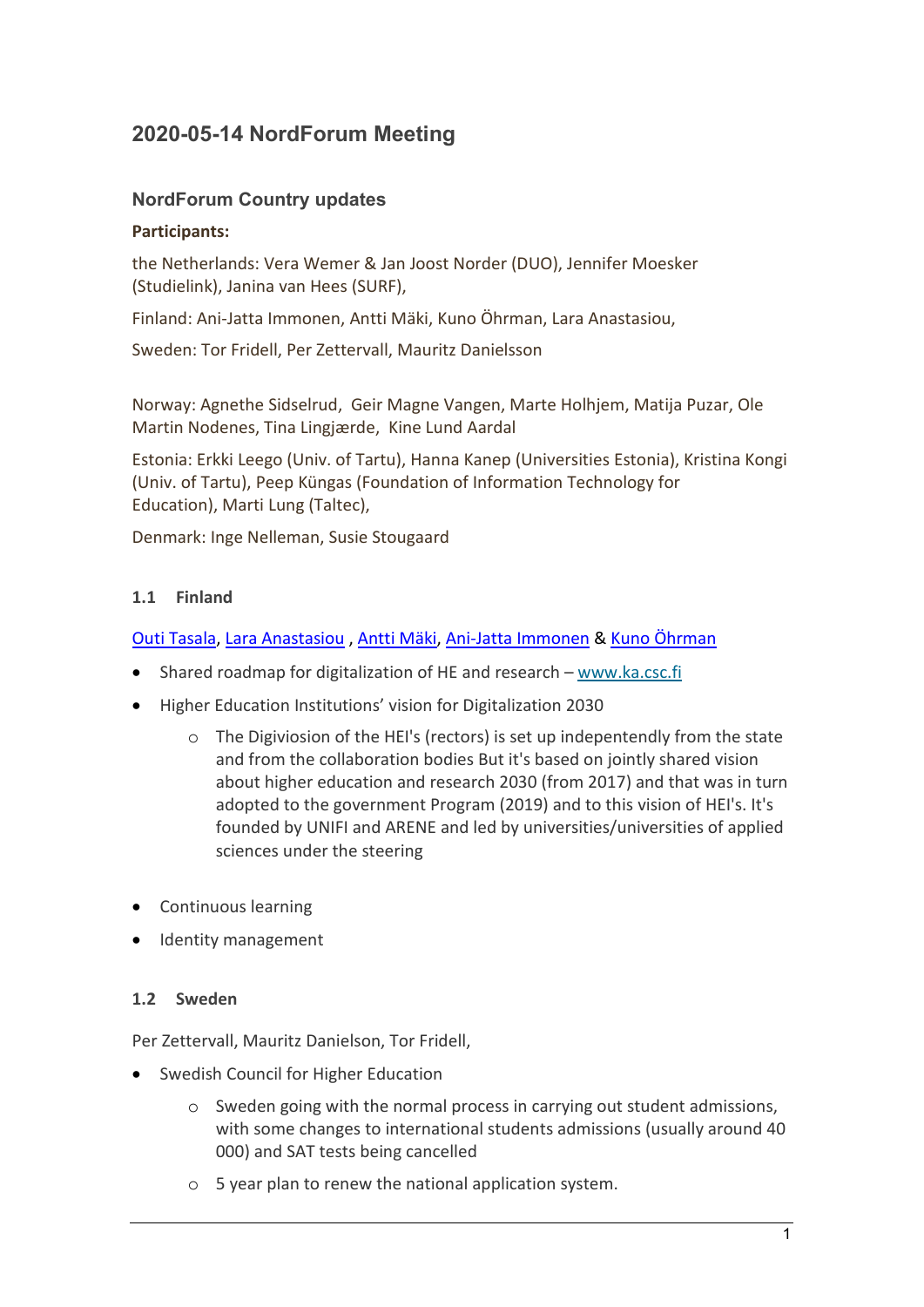- o Around 1/3 of places reserved for entrance examinations, also aptitude test and prior
- LADOK
	- o Developing going on as normal despite the pandemic, with some changes in focus
	- o Work with EMREX and the ELMO standard.
	- o Canvas being used by all HEIs and integration handled for all via LADOK and an adapter using learning information system standard from the IMS Global consortium. LADOK has joined IMS Global, and working with the new standard being developed.
	- o EMREX will be completely integrated into LADOK. Future plans to have automated insertion when applying for recognition
- Possible topics for furute NordForum discussions:
	- o Standardization
	- o Cloud natives
	- o EBSI European Blockchain Services Infrastructure

#### **1.3 Norway**

Agnethe Sidselrud, Geir Vangen

- New national governance model for information security being built. HEIs taken up security and data privacy as top priority, and implementing a Information Security Management System
- Unit New national data warehouse, with possibility to combine the data from different sources. Also the possibility to see other HEI's data, but this requires a change to the law.
- New national strategy for digitalization, focus on challenges and goals
- New university act to enable data sharing, learning analytics
- National guidelines
	- o Proctoring taken into consideration?
	- o Agnethe to share the guidelines
- Possible topics for furute NordForum discussions:
	- o National data sharing shares only once and available from one source.
- FS-news
	- o App for course registration (further / continuing education)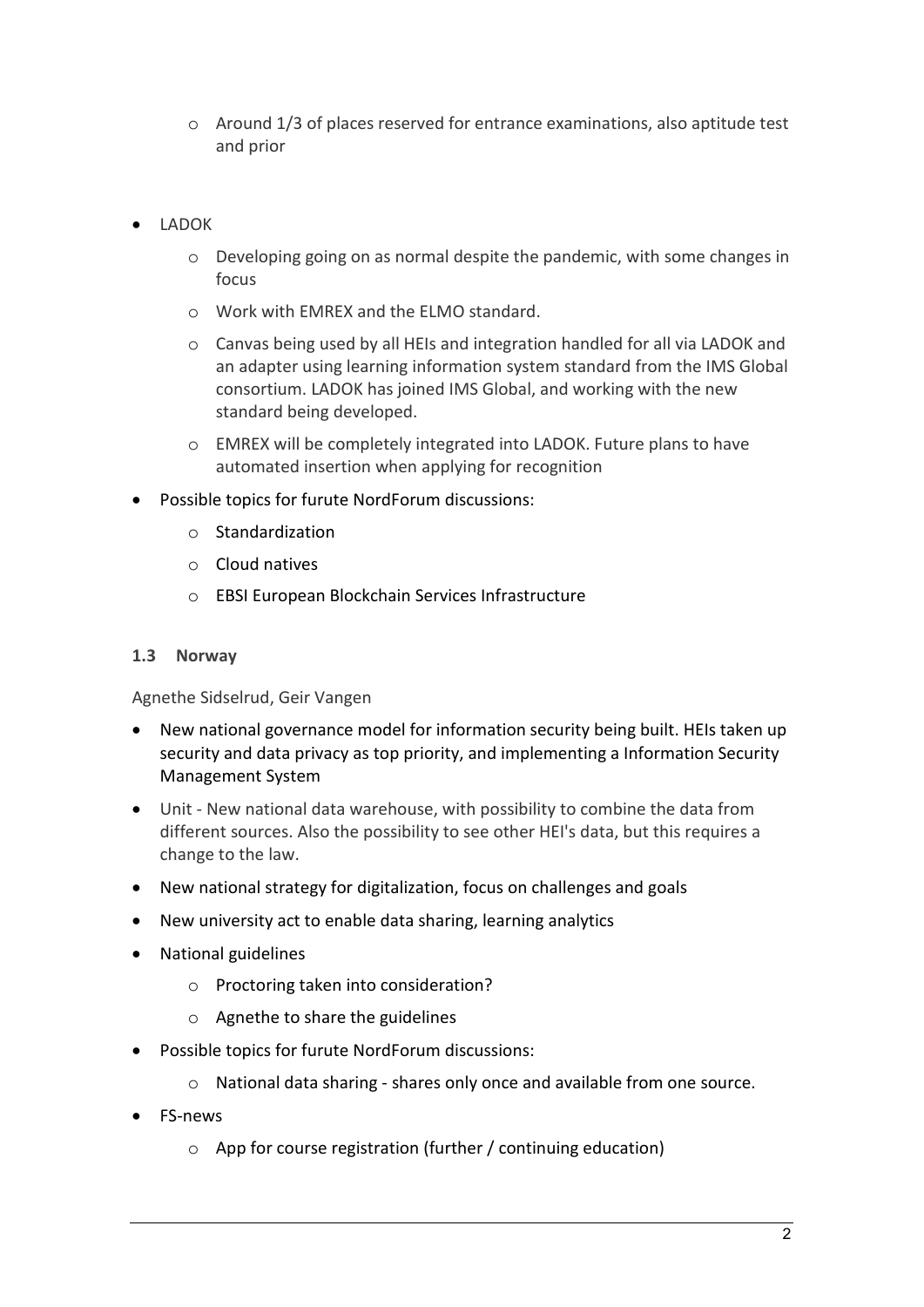- o Focus on integration new FS-API, open data, access to data for third parties
- o Digital exams national eco system
- o LMS environment Canvas, FS-integration
- o New project on student mobility
- o Common portal for identity (Feide, national id, eIDAS id, social media)
- o Work on digital diploma
- o New Gartner evaluation of FS
- Diploma registry
	- o ELMO upgrade, ready for vocational higher education, upper secondary school

## **1.4 Denmark**

- moving to new offices
- esas is replasing SIS
- a semi agile way of development and contract
- developed based on Microsoft Dynamics 365
- going live autumn 2020 with three institutions

## **1.5 Estonia**

Hanna Kanep, Universities Estonia; Erkki Leego, CDO, University of Tartu; Marti Lung, head of centralized IT, TALTECH; Peep Kungas HITSA

- 3 stars for elearning Moodle, Panopto and BigBlueButton. These are recommended to all HEIs, and supported
- MS Teams and MS O365
- Extensive growth in use for MS Teams and Moodle/Panoto/ due to the pandemic
- Supporting swift digital transformation
	- o Guidance
	- o Invention of best practices
	- o Upgrade of capabilities
- Looking for proctoring solutions
- Digital repository fruit of time of emergency
	- o Collection of selected e-learning materials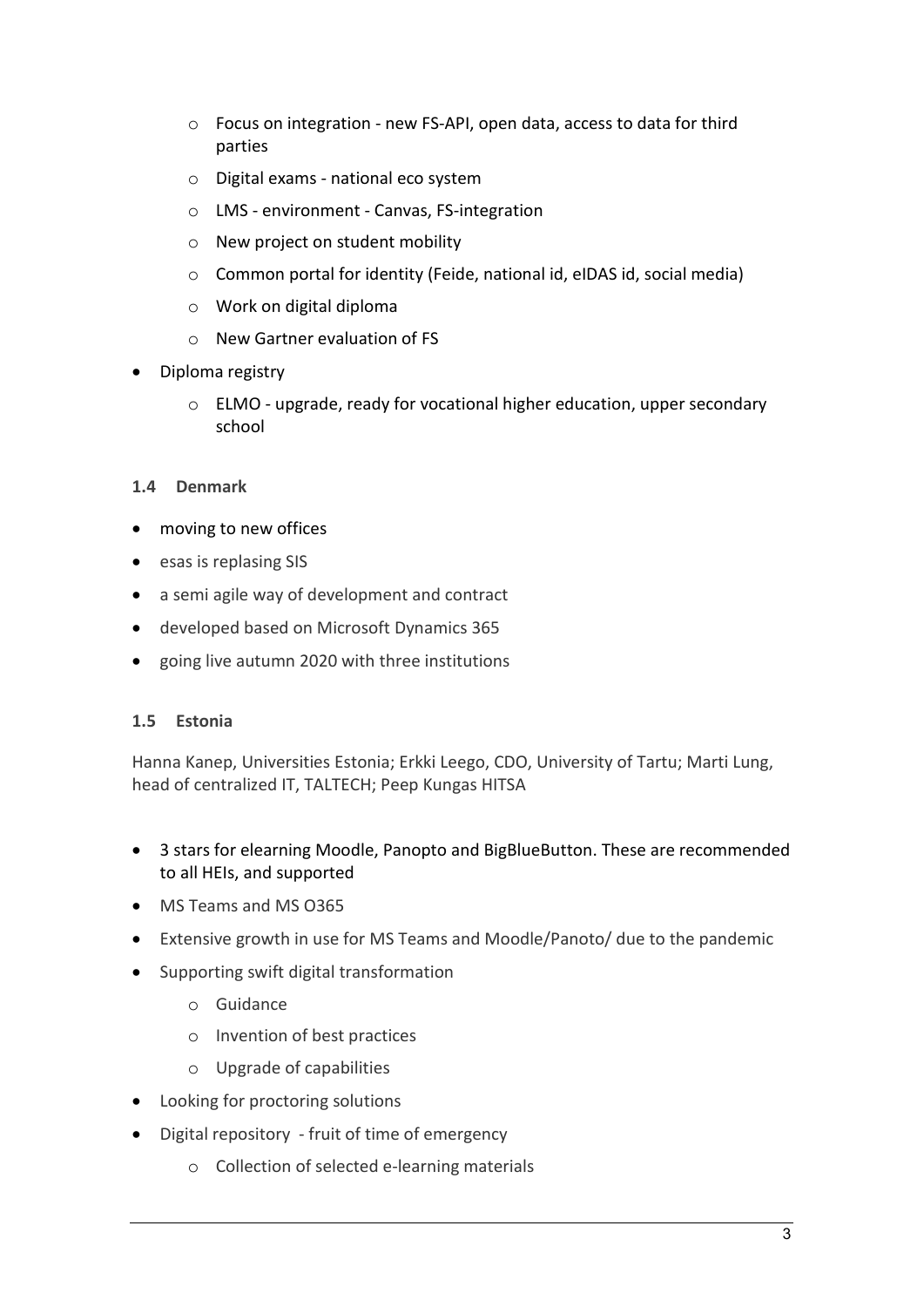- o Service for society
- **Learnings** 
	- o Online meetings more efficient with shorter meetings and possibility for recordings and sharing/resusing.
	- $\circ$  Important to note the recording of the meetings, lectures etc. and ethical and privacy related issues
	- o Chat is important communication form
- Expectations for the future
	- o Hybrid meetings as the new normal
	- o AI to support personal learning paths
	- o International cooperation necessities
		- Accessible digital repositories
		- International digital identity and authentication
		- **Model for fair access to courses ante teachers**
		- **Standardized learning marks**
- Setting up UNI-ID at Taltech
	- o All staff and students login to internal services
- HITSA Created a prototype for harvesting personalized learning paths
- No specialized agency for IT development in Estonia
- Interested in the MyData initiative in Finland, and also see this as an important factor
- Settings for life learn learning

## **1.6 The Netherlands**

Jennifer Moesker (Studielink), Jan Joost Norder (DUO), Janina van Hees (SURF)

- DUO for registers
	- o EMREX news: Studielink responsible for incoming, and DUO for outgoing students. Annual assembly held in June - board members needed.
	- $\circ$  CHESICC: connection has been up for four years now, but the link will be obsolete as the chinese are interested to join EMREX
	- o Blockchain PoC with National Bank: diploma information to be linked to mobile "career valet" for employment purposes for sharing the diploma information for new employees, uses QR-codes
	- o Diplomaregister: connected for the health services